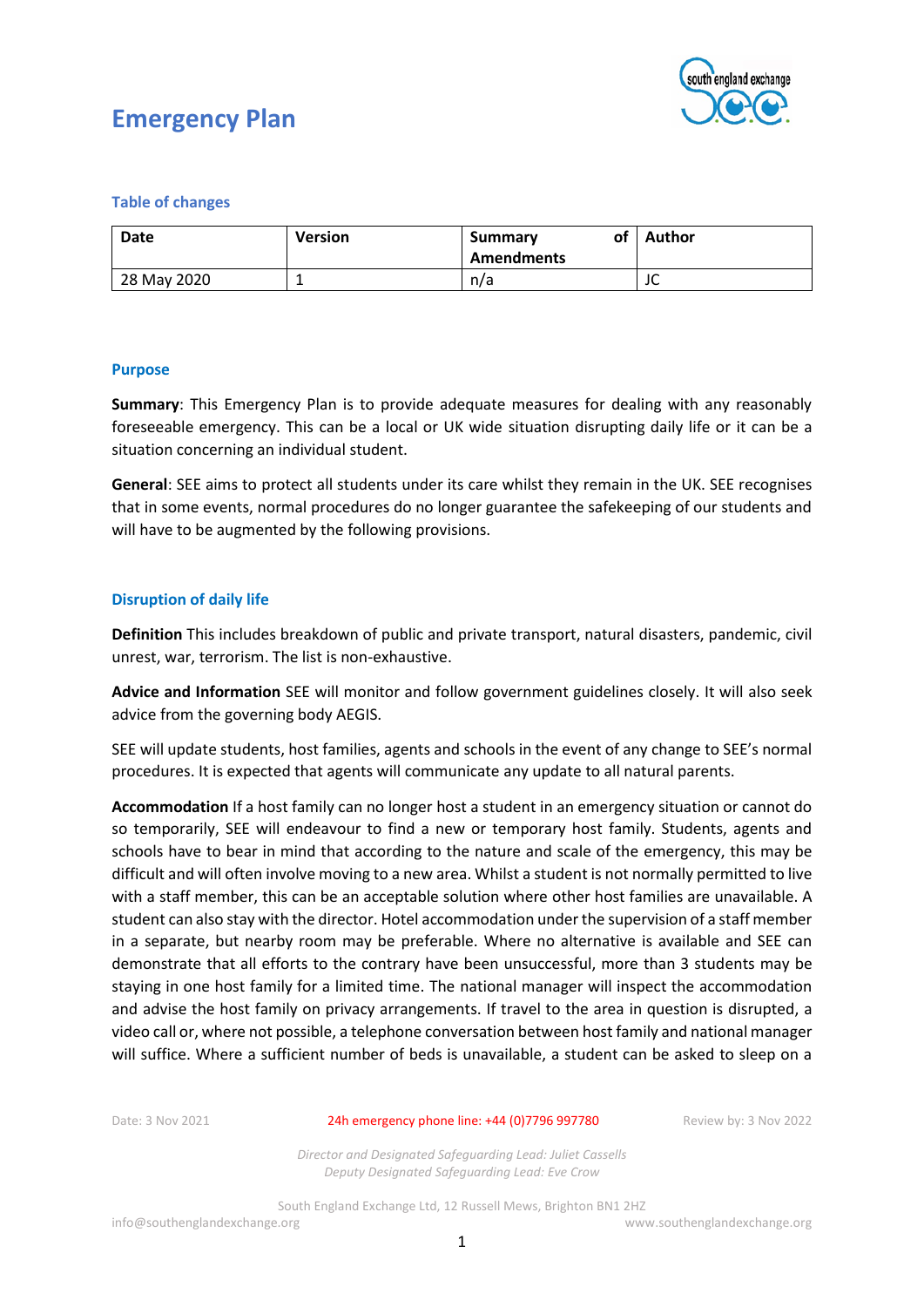

sofa bed or an inflatable mattress as a last resort. Such sleeping arrangements should never last for more than 1 week.

In dire situations, finding a new family may be impossible. In this case, SEE will arrange for the student to return home at the first opportunity, closely liaising with the agent and, where necessary, the student's embassy or consulate. Until such travel opportunity arises, the student will be housed safely. To achieve this, local social services, charities and government emergency response units may be called upon for help.

**Injury** Where a student's health is affected through an injury sustained during an emergency situation, the host family or school should bring the student to see a doctor or, where necessary, to the nearest A&E (accident and emergency) department. SEE needs to be informed without undue delay. SEE will inform the agent, school and host family and keep them updated on any changes to the care of and condition of the student. The location of the student must be disclosed to the agent. If school and host family are unable to bring the student to a surgery or hospital because they, too, are affected by the emergency, it is expected that they inform SEE as soon as possible to enable SEE to find an alternative method of transport (staff member, other host families on the area, charities, social services).

**Pandemic Pathogen** Where a student's health is affected through a pandemic pathogen, school, host family or the student themselves must inform SEE without undue delay. SEE recommends that they follow the current government guidelines on what to do in case of an infection. SEE will update agent, school and host family on any relevant changes to the care of and condition of the student. It is expected that the agent communicates this to the natural parents.

#### **Situations concerning one individual**

**Definition** This includes a student not being able to attend school due to illness or disciplinary measures, a student involved in a crime, going missing or the death of a student.

#### **Student unable to attend school due to illness or injury**

*Minor Illness* If a student cannot attend school because they are ill, the host family must notify the school of the absence. The student is to stay at home with the host family in case of a minor illness.

*Hospitalisation* Should hospital treatment become necessary, then the host family the school and, where possible, the student must inform SEE of this, including the hospital the student will be admitted to, the dates of admittance and release, the condition treatment is being undergone for, and the nature of treatment. SEE will inform the school of the prolonged absence and keep the agent informed of any developments. It is expected that the agent will communicate any news to the natural family. Please note that where the illness is of a pandemic nature, students, host families and SEE are required to follow any governmental advice or advice by relevant health bodies available, see above ("Disruption of Daily Life").

Date: 3 Nov 2021 24h emergency phone line: +44 (0)7796 997780 Review by: 3 Nov 2022

*Director and Designated Safeguarding Lead: Juliet Cassells Deputy Designated Safeguarding Lead: Eve Crow*

South England Exchange Ltd, 12 Russell Mews, Brighton BN1 2HZ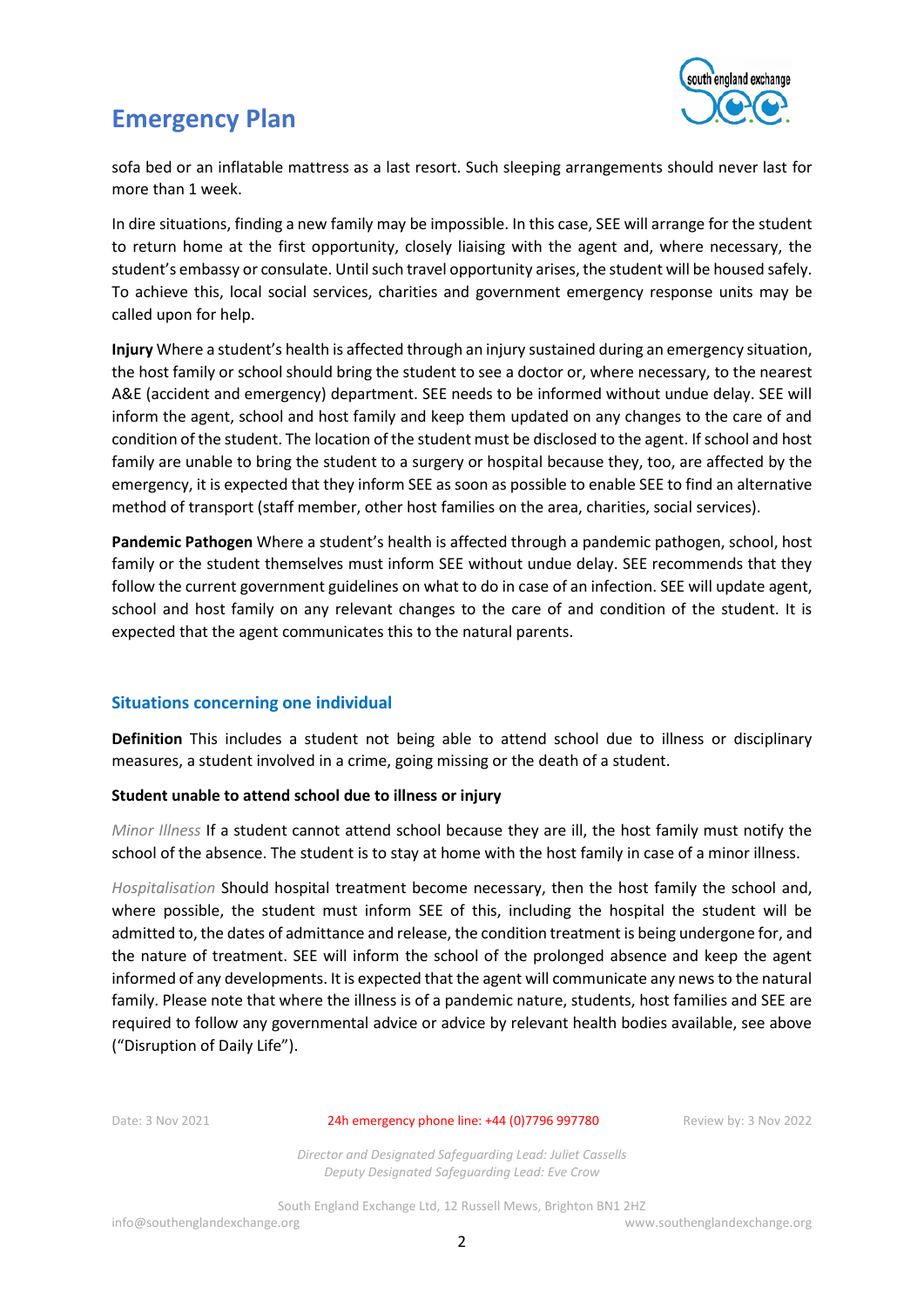

#### **Student unable to attend school due to disciplinary measures**

*Temporary Suspension* Students who have temporarily been excluded from school as a disciplinary measure will stay in their host families until they are readmitted to school. SEE reserves the right to implement their 4-step procedure for unacceptable behaviour as set out in the handbooks.

*Permanent Exclusion* Students who have been permanently excluded from school due to behaviour will stay with their host families until SEE have either found them a new school or arranged with the agent to send them to their home country. The 4-step procedure for unacceptable behaviour will be followed as set out in the handbooks.

**Student involved in a crime** If a student falls victim to a crime, the incident will be dealt with according to SEE's Safeguarding Policy. If a student is either alleged to be the perpetrator or is required as a witness, SEE will support the student where possible. If requested, SEE can put the student and their parents in touch with a UK solicitor. Support can take the form of advising them to contact the Citizen's Advice Bureau, accompanying the student to the police, a solicitor or to a court of justice. SEE will write a full report and store it in the student's file. The host family, school and agent will be informed where appropriate.

#### **Missing student** *See separate Absent or Missing Student Policy*

**Death of a student** The death of a student is a very rare occurrence. Students, agents and natural parents are held to disclose any underlying health issues before accepting a placement. This will help avoid deaths due to existing medical or mental conditions.

*Notification* SEE requires all host families and schools to notify the director Juliet Cassells immediately upon the death of a student. This can be done via the 24h emergency phone line. SEE undertakes to verify the information and check the next of kin of the deceased have been informed by the police or a hospital. SEE will inform school, host family, agents and all staff. Where the student is under 16, SEE will inform social services.

*Police* SEE will ensure the police have been informed. SEE will liaise with police, coroner and other officials as necessary.

*Funeral* If the natural parents request this, SEE can put them or any appointed persons in contact with a funeral parlour and assist with funeral arrangements. Where the natural family travels to the UK to attend the funeral, SEE will offer to arrange onward travel from the airport and to recommend a suitable hotel.

*Counselling* SEE will put individuals affected by the death and residing in the UK in touch with counselling services should the individual request this. SEE will ask the agent in the student's home country to offer a corresponding service to the student's family.

*Administration* SEE will ensure no administrative processes will continue which will cause distress to a grieving family, such as invoices, routine communications and inspection visits. SEE will seek to cancel any memberships and subscriptions the student has in the UK.

Date: 3 Nov 2021 24h emergency phone line: +44 (0)7796 997780 Review by: 3 Nov 2022

*Director and Designated Safeguarding Lead: Juliet Cassells Deputy Designated Safeguarding Lead: Eve Crow*

South England Exchange Ltd, 12 Russell Mews, Brighton BN1 2HZ